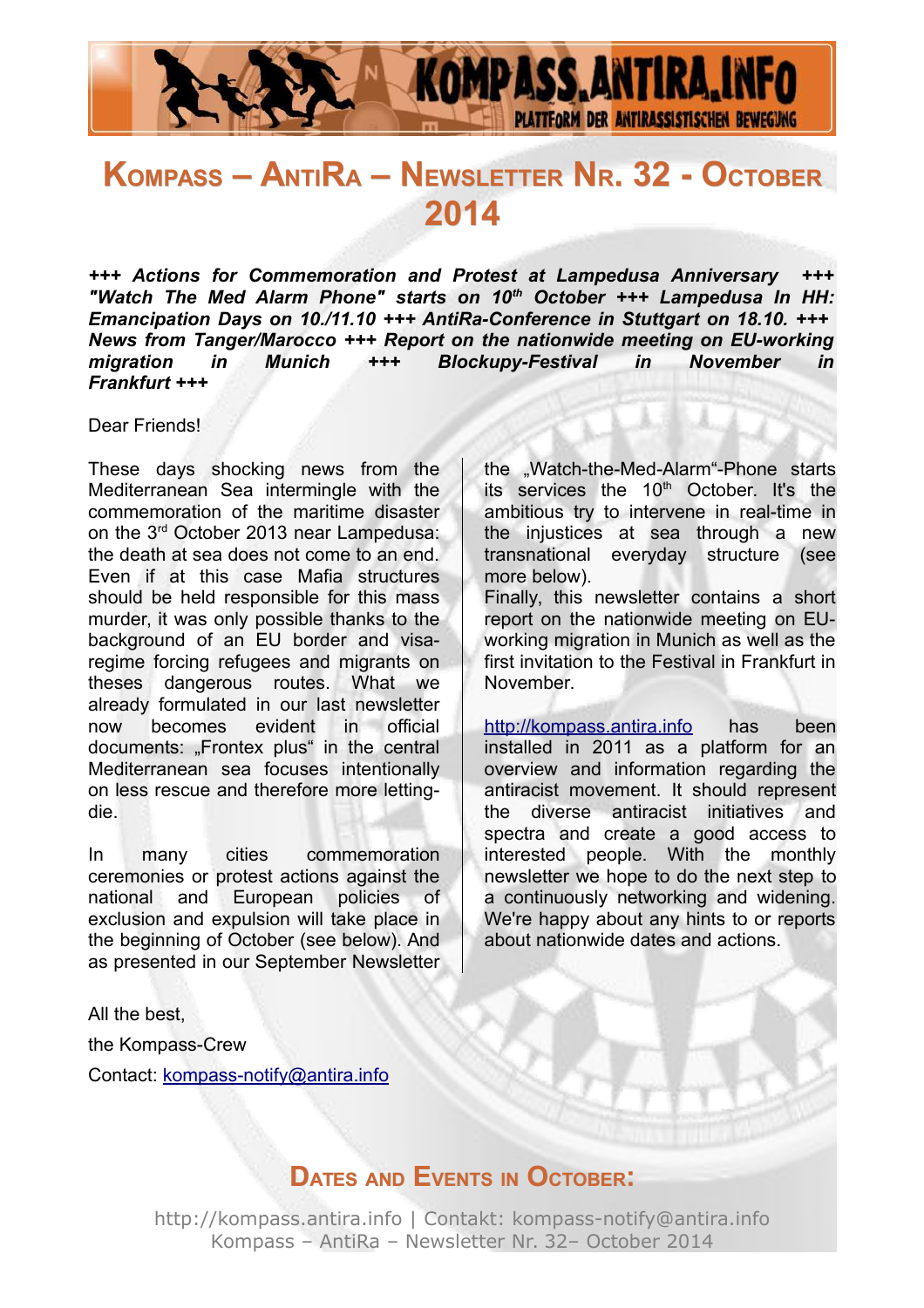

#### 1<sup>st</sup> - 4<sup>th</sup> October 2014 in Jena: 20 years "The Voice"

On the occasion of the 20<sup>th</sup> Jubilee of the refugee selfhelp-organisation . The Voice an extensive program with discussions, demonstrations, workshops and concerts takes place in Jena since the 1<sup>st</sup> October. Activists not only commemorate the struggles of previous years but also describe the neo-colonial character of the current refugee situation and carry the protest to the places of exclusion and deprivation of rights. The program in German, English, French and Arabic can be found at<http://thevoiceforum.org/node/3742>

#### **Commemoration and actions for the anniversary of the Lampedusa-"Tragedy"**

During the last days Lampedusa hosted the film festival broached to issue the resistance against the EU border regime and there it was first presented the Watch The Med Alarmphone:<http://www.lampedusainfestival.com/bando/2014-english.html>

The following days the Sabir-Festival will take place in Lampedusa which will focus on flight and migration on 4<sup>th</sup> October:<http://www.festivalsabirlampedusa.it/en/>

In several cities in Germany different acitvities are being organised such as on 2<sup>nd</sup> October in Göttingen (see [http://www.papiere-fuer-alle.org/,](http://www.papiere-fuer-alle.org/) only in German) or a "funeral march" on 2nd October in Frankfurt/Main (2 pm at Frankfurt Central Station) organized by the Eritrean community in Frankfurt.

On 9<sup>th</sup> October an act of protest in the Rhein-Main-Area will take place in Darmstadt in front of the regional council. It is the headquarter of the central Aliens Authority (Ausländerbehörde) responsible for the entire (Dublin-)Expulsions in South-Hesse. Call and more can be found here:<http://www.linksnavigator.de/node/5372>(only in German)

## **From October 10th: Watch The Med Alarm Phone**

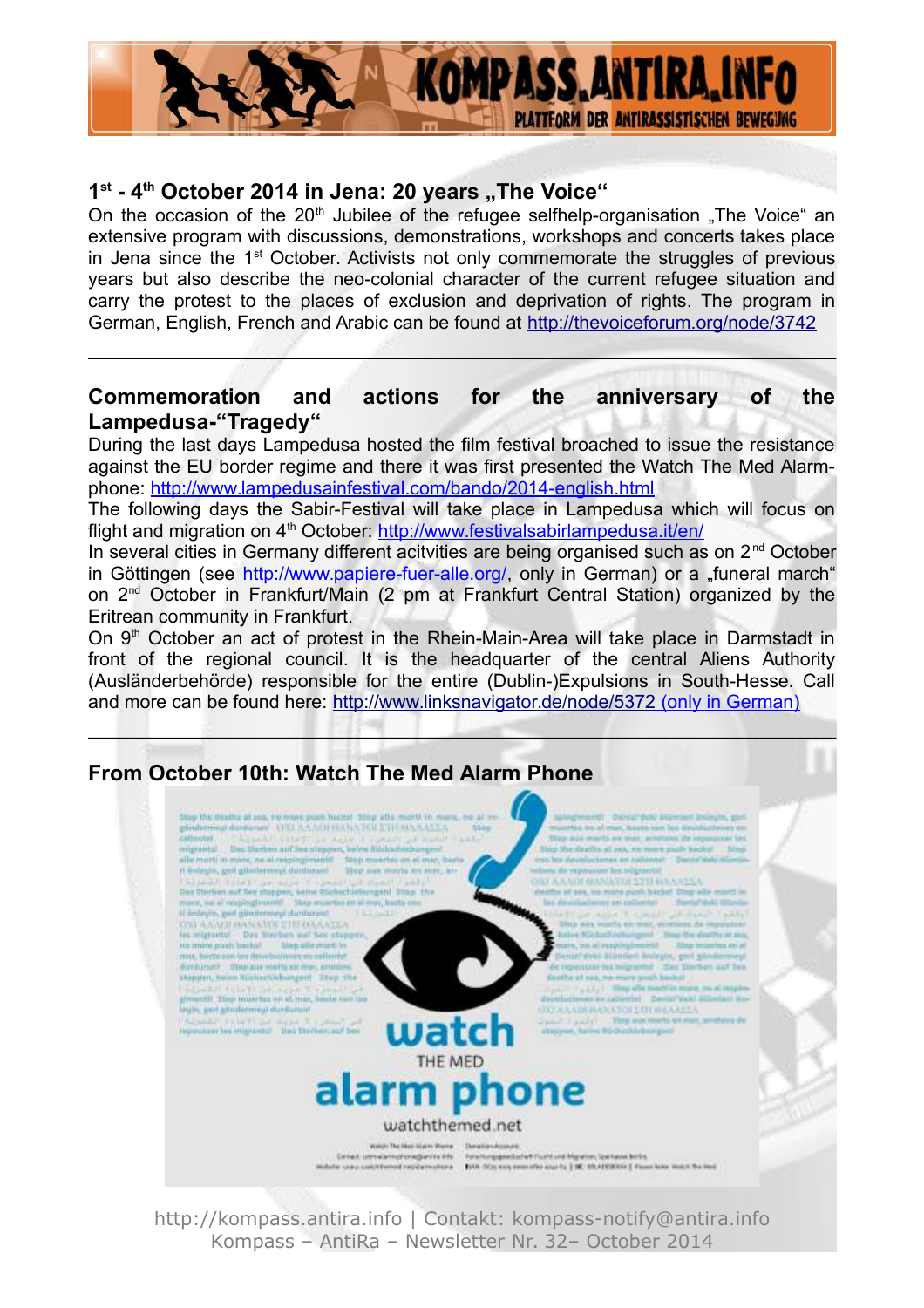

Below you will find the links to the multi-lingual calls as well as a first poster of the project "Watch The Med Alarm Phone". We were able to gain the backing of a considerable number of supporters, including well-known people, in different countries so that the transnational character of the project is emphasised. We will call for more signatures until at least the 5th of October in order to make the alarm-phone further known in social movements and to thereby also safeguard the project politically. On or around the 5th of October small actions are planned to gain more publicity and we then also seek to increase our visibility in public and in the media.

With respect to practical-technical matters, the project is in a testing phase at the moment with multi-lingual shift-teams working in different cities. As announced in the call, the alarm-phone will be activated as of the 10th of October and we will then circulate the number through our contacts in the migrant- and refugee communities in important transitcountries. As of that moment we will expect the first calls from boatpeople in distress at sea, particularly as all political developments suggest that shipwrecks will increase at the southern edge of fortress Europe.

And we repeat: the project looks for and needs further contributors on all practical levels, from technical assistance, documentation and translation, to phone shift work. In order to learn more about the project please write to the following address: [wtm-alarm](mailto:wtm-alarm-phone@antira.info)[phone@antira.info](mailto:wtm-alarm-phone@antira.info)

The call with all signatures (until 24th of September): <http://www.watchthemed.net/index.php/page/index/12>

The call in the different languages:

<http://www.watchthemed.net/media/uploads/page/12/Alarmphone-Call-english.pdf> <http://www.watchthemed.net/media/uploads/page/12/Alarmphone-Appel-francais.pdf> <http://www.watchthemed.net/media/uploads/page/12/Alarmphone-Appel-arab.pdf> <http://www.watchthemed.net/media/uploads/page/12/Alarmphone-Call-greek.pdf> <http://www.watchthemed.net/media/uploads/page/12/Alarmphone-Appello-italiano.pdf> <http://www.watchthemed.net/media/uploads/page/12/Alarmphone-llamamiento-espanol.pdf>

<http://www.watchthemed.net/media/uploads/page/12/Alarmphone-Aufruf-deutsch.pdf>

The first poster:

<http://www.watchthemed.net/media/uploads/page/12/Poster%20Alarm%20Phone.pdf>

#### **At the 10th and 11th of October 2014 in Hamburg: Lampedusa in Hamburg presents: Emancipation Days**

*Invitation for debate war – migration – democracy, movements between Africa and Europe*

For more than 1 ½ years 300 migrant workers from Lybia are fighting in Hamburg for the acceptance of their italian papers and with it for the right to stay and work. 2011 they fled because of the NATO-Intervention and because of persecution. In Hamburg will be elections in February 2015. The SPD has to fear for her absolute power also because of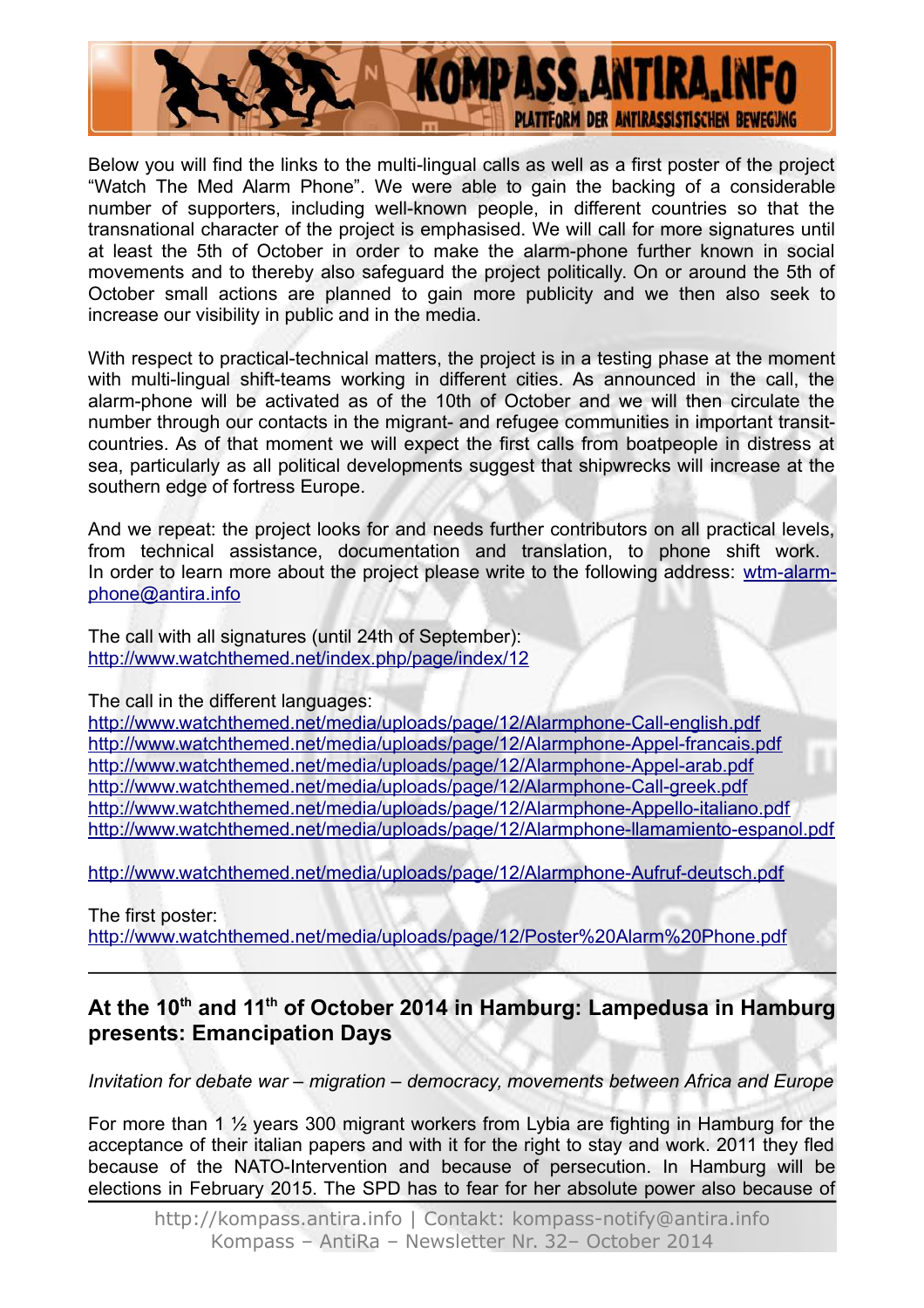

their refugee policy. The Grüne and DIE LINKE took a stand for supporting the Lampedusa refugees. Together with the refugees we can use the election campaign to get together with all the people who don't accept the Senate's Status Quo of starving out and bring this position into public: No new government without a political solution – The people of the Lampedusa group stay in Hamburg!

This is a realistic aim. For everyone who wants to join this is a big effort – but within a



manageable period of time. And: If the Lampedusa group wins it would be a big empowerment for other refugees. It would not stop the hegemonic aggressive European regime against refugees. But it would show this regime is vulnerable.

**Friday, 10th October 2014:** At 17:00h peace march from the infotent/main station, through inner city to HWP/University

At 20:00h theater: The Lampeduzans and at 22:00h concert **Saturday, 11th October 2014** in the Ex-HWP, von-Melle-Park 9 (University): at 12:00h Exhibition and Installation opening: , Lampedusa in HH'; Joe Sam-Essandoh: Mediterranean Blues 2014'; Hanni Jokinen: Photographies from at that third october'; Marily Stroux: Lampedusa in HH and their professions. Craft

and art live.

At 14:00h Debate: War – Migration – Democracy: Movements between Africa and Europe. Podium; Discussionrounds; Plenary.

At 21:00h Concert: African Live-Music and Dance from Eritrea and Ethiopia For more information about the programm: <http://www.fluechtlingsrat-hamburg.de/> or directly here: [http://www.fluechtlingsrat](http://www.fluechtlingsrat-hamburg.de/content/Programm_Emancipation_Days_Lampedusa_Hamburg_korr2.pdf)[hamburg.de/content/Programm\\_Emancipation\\_Days\\_Lampedusa\\_Hamburg\\_korr2.pdf](http://www.fluechtlingsrat-hamburg.de/content/Programm_Emancipation_Days_Lampedusa_Hamburg_korr2.pdf)

#### **At 18th of October 2014: Anti-racist Conference in Stuttgart**

At 18th of October 2014 there will be an Anti-racist Conference in Stuttgart. We want to inform, discuss, get an overview of the potential forces in BaWü (Baden-Württemberg) and strengthen the BaWü network. We want to think together about the question "How does it go on?!" In view of the tightening of legal regulations (which results in a decrease of refugee rights) and the situation around the AfD (it's a party called Alternative for Germany) which claims to have "Prussian efficiency" (Badische Zeitung 16.09.2014) there is a need for collecting antiracist and democracy forces.

Contact and registration via [info@aktionbleiberecht.de](mailto:info@aktionbleiberecht.de) or to [info@stop-deportation.de](mailto:info@stop-deportation.de) Programm and more<http://www.aktionbleiberecht.de/?p=6402>or [http://stop](http://stop-deportation.de/)[deportation.de/](http://stop-deportation.de/)

Flyer german:

<http://www.aktionbleiberecht.de/zeug/BaWue/AntiRa-flyerRZ-web-1.pdf> Flyer english :

[http://www.aktionbleiberecht.de/zeug/BaWue/Flyer\\_english.pdf](http://www.aktionbleiberecht.de/zeug/BaWue/Flyer_english.pdf)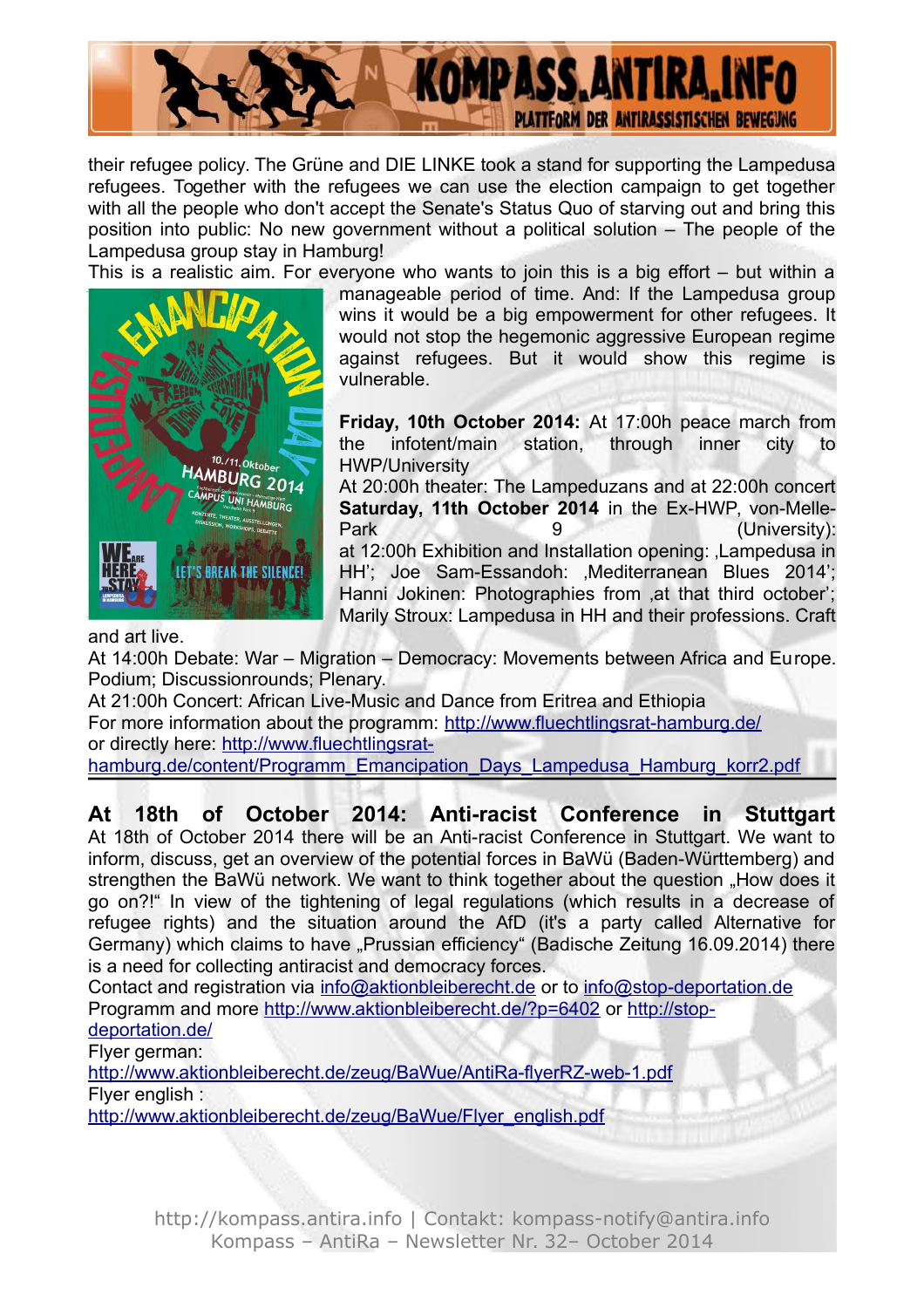

### **SHORT REVIEW:**



#### **Short** report from **Tangier/Morocco**

The 'policy of doormen' paid by Europe becomes more and more drastic, the pressure rises, especially near the borders to the EU. In Tangier (Northern Morocco) the borders have been opened by the Moroccan for three days. Around 1200 boatpeople arrived in this days in Spain. About 80 persons died on the passage via small dinghies. The Moroccan police still reacts repressive against migrants. In recent times a lot of people have been deported to their state of origin after they

tried to cross the border. In August there have been different organized racist acts of violence in Tangier, at least one person has been killed. While anti-racist demonstrations took place afterwards several people have been arrested and deported to their suspected states of origin (without screening papers!). A demonstration, which should took place on 27.9., has been blocked and dispersed by police. One solidarity caravan from Rabat has been stopped with a massive police presence before they entered Tangier. Monday morning on 29.9. a manifestation in front of a judge in Tangier took place. More than 50 persons demonstrated against random violence of police and repression against activists, which stand up for human rights and solidarity in Morocco.

More Infos from NoBorder Morocco here: <http://beatingborders.wordpress.com/>

## **Report of the nationwide meeting about EU-labour migration in Munich (19.-21.9.14)**

At the meeting "Europe for everyone! Fights against racist and exploiting conditions in the inner european (labour) migration" in Munich activists engaged in antiracist groups, struggles about housing issues, initiatives from unemployed persons, labour fights, critical knowledge production (from Berlin, Frankfurt, Cologne, Göttingen and Munich) exchanged experiences, discussed and made new plans. A next meeting is planned for the beginning of next year in Berlin and it was discussed about a common blog and a campaign. There was a variety of short lectures which was a base for exciting discussions. There were discussions about possibilities for interventions in the debate about the so called migration out of poverty in which liberal and conservative positions find common arguments that migration is to be valued by profitableness; about the social movements in Bulgaria in the past year and about how through the character of an emigrant class relations could be expressed; about current shapes and the history of racism against Roma, about points in the struggle for the access to social welfare for EU citizens and about the demand for a "social Europe for everybody".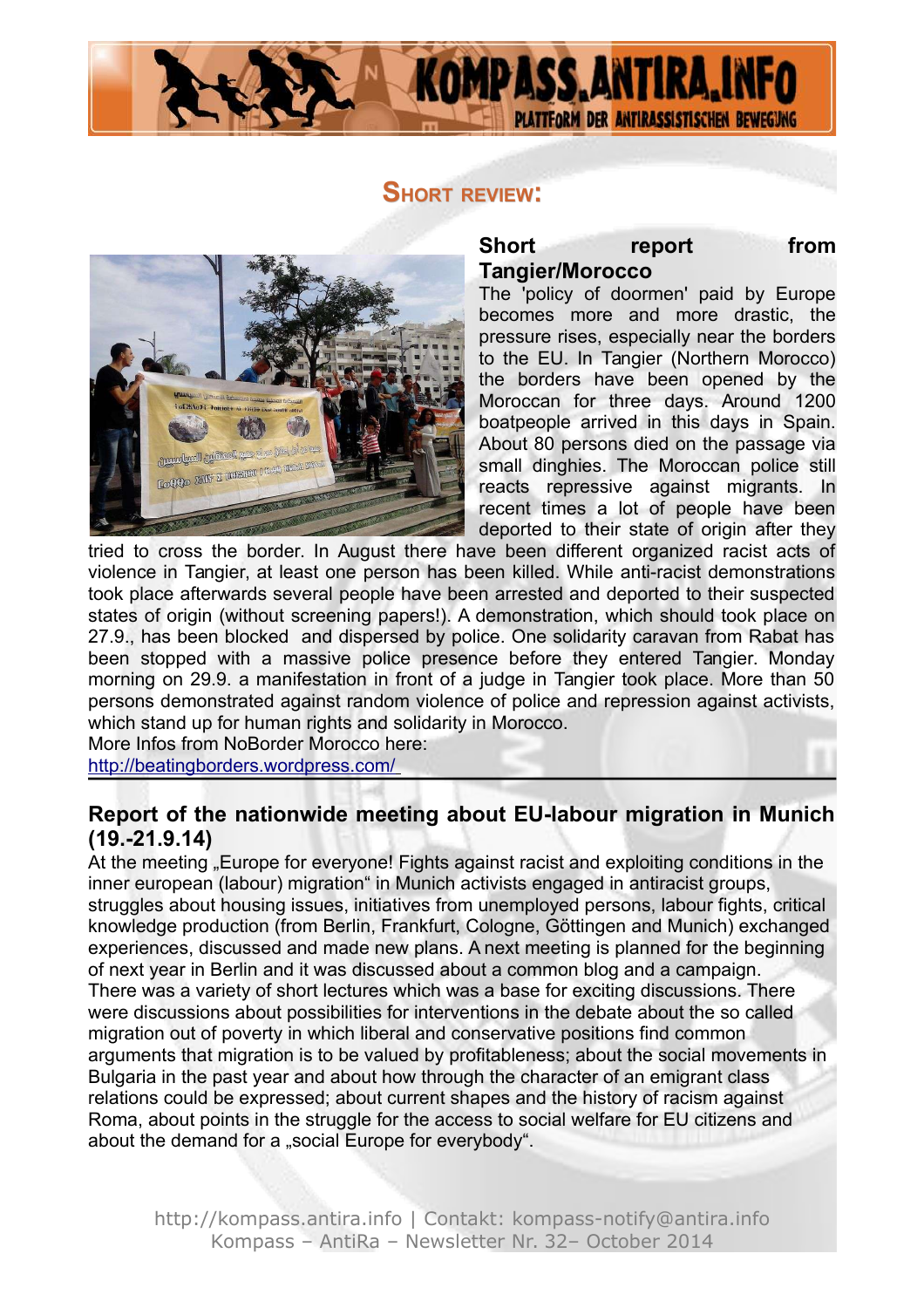

Very important to mention are the very concrete current fights. In Berlin Eisfabriks´ residents organized themselves together with supporters to protest against their eviction and for new housing space. The initiative of unemployed Basta supported people to overcome obstacles in their struggles to get social welfare and worked on a campaign to the EFA-agreement. Amaro Foro offers consultation on social affairs and works in public relation against racism against Roma. In Cologne bulgarian labourer and other participants of the network Soziale Kampfbaustelle (social fighting construction zone) visited the townhall and hereupon they founded the group "Wohnraum für alle" (housing space for everybody). As a consequence of this there were e.g. squattings and an offer for consultation was created. Four bulgarian women from Munich reported from their labour fight (they used to clean in a school in Munich and did not get a part of their salary). Activists from Initiative Zivilcourage gave a report of their weekly ´worker´s center`, direct actions and "lobbying" in local politics. By using the tactics of communication guerilla the group b art could make an intervention against harassment against beggars. A separation between the different fights like for instance antiracist, unemployed or for housing space, etc., was hardly possible to maintain. Over and over again the question for relation between racism and class struggle/classism was raised. Some further questions: How could it be possible to fill the slogan "Europe for everybody" so that people without EU citizenship are meant as well? What does the upward trend of racism and capitalism mean which articulate e.g. through the explosion of status related to the right of residence. What does it mean for the antiracist movement which puts its focus on flight and asylum. How could we counter liberal voices which pretend to express themselves in an antiracist way but still exclude?

What future cooperations, infrastructures and networks do we need to strengthen our resistance, auto-organisation and common struggles? Where, how and when is it possible and when does it make sense to develop perspectives beyond single cities, status and topics, to exchange practical information (e.g. practice with authorities and legal activism) or to plan common actions?

Contact: [inizivi@gmx.de](mailto:inizivi@gmx.de)

# **ADVANCE NOTICE FOR NOVEMBER 2014:**

#### **From 20. until 23. November 2014 in Frankfurt: #talk #dance #act – Get down from the balcony! Frankfurter Blockupy Festival**

From the Call-Out: ..We will not wait for the appointments of the rulers – we will set our own agenda. Even if it will be 2015 before the ECB holds its hors d'oeurve event of prominent faces to inaugurate its new tower, Blockupy will be in Frankfurt this fall. Now, after the "May of Solidarity" across Europe and before the blockade of the ECB inauguration next year, is the right time: we



will discuss, we will bring together our struggles and make plans. We will meet to music, with a beer, at a film. And, of course, we will be present in those places where we disrupt normal activities: on the streets, over the fence ..."